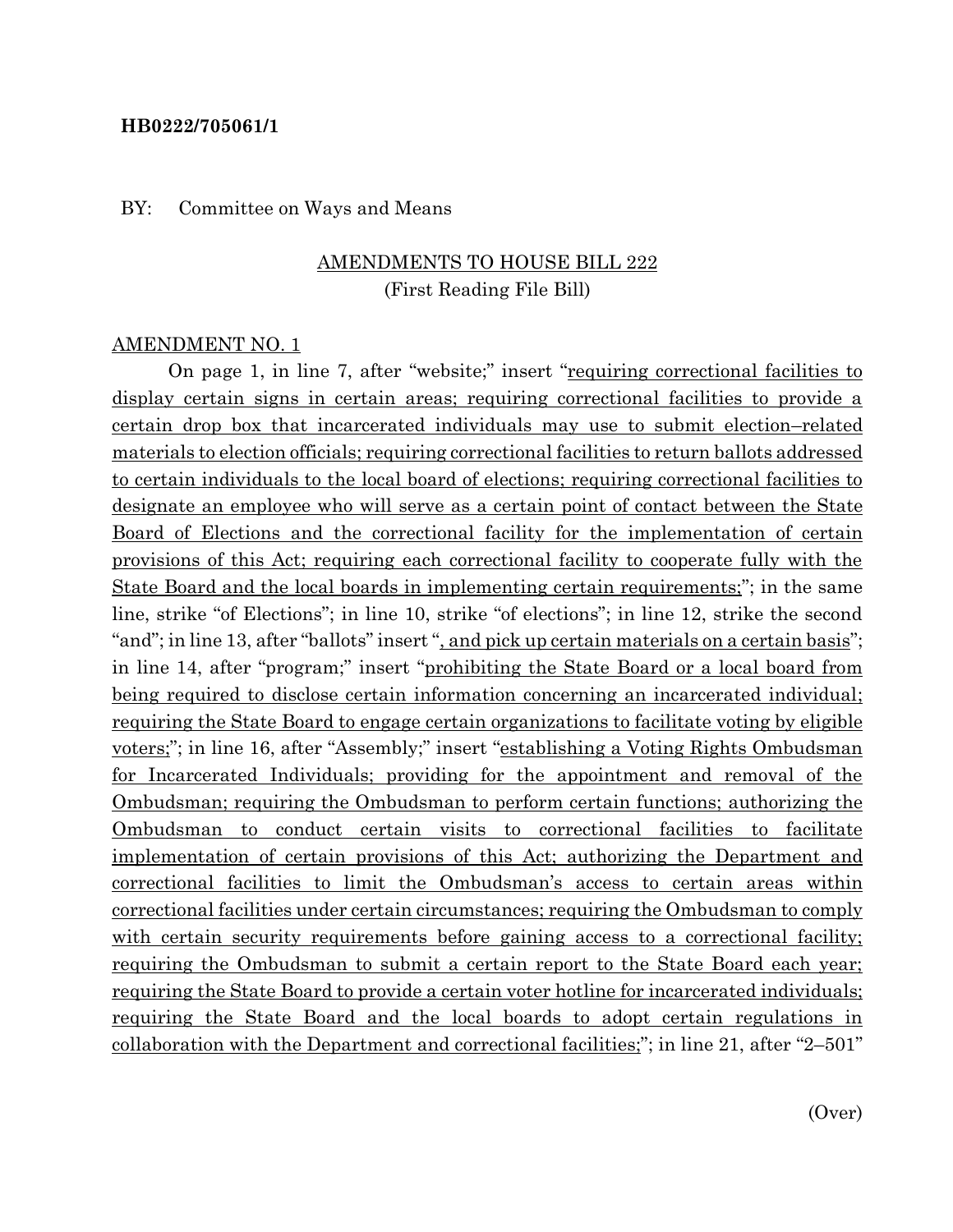#### **HB0222/705061/1 Committee on Ways and Means Amendments to HB 222 Page 2 of 6**

insert "and 2–502"; in the same line, after "of" insert "Incarcerated and"; and in line 27, after "1–303.1" insert "through 1-303.3".

#### AMENDMENT NO. 2

On page 2, in line 10, after "**OF**" insert "**INCARCERATED AND**"; and after line 23, insert:

### "**2-502.**

### **(A) EACH CORRECTIONAL FACILITY SHALL:**

**(1) DISPLAY SIGNS DEVELOPED BY THE STATE BOARD OF ELECTIONS UNDER § 1–303.1 OF THE ELECTION LAW ARTICLE IN ALL AREAS WHERE INDIVIDUALS ARE PROCESSED DURING INTAKE OR FOR RELEASE AND IN APPROPRIATE AREAS WHERE THERE IS HIGH VISIBILITY;**

**(2) PROVIDE A SECURE, DESIGNATED DROP BOX THAT INCARCERATED INDIVIDUALS MAY USE TO EASILY SUBMIT ELECTION–RELATED MATERIALS TO ELECTION OFFICIALS;**

**(3) IF THE CORRECTIONAL FACILITY RECEIVES A BALLOT ADDRESSED TO AN INDIVIDUAL WHO HAS BEEN RELEASED FROM INCARCERATION, RETURN THE BALLOT TO THE LOCAL BOARD; AND**

**(4) DESIGNATE AN EMPLOYEE WHO WILL SERVE AS THE PRIMARY POINT OF CONTACT BETWEEN THE STATE BOARD OF ELECTIONS AND THE CORRECTIONAL FACILITY FOR THE IMPLEMENTATION OF THIS SUBSECTION.**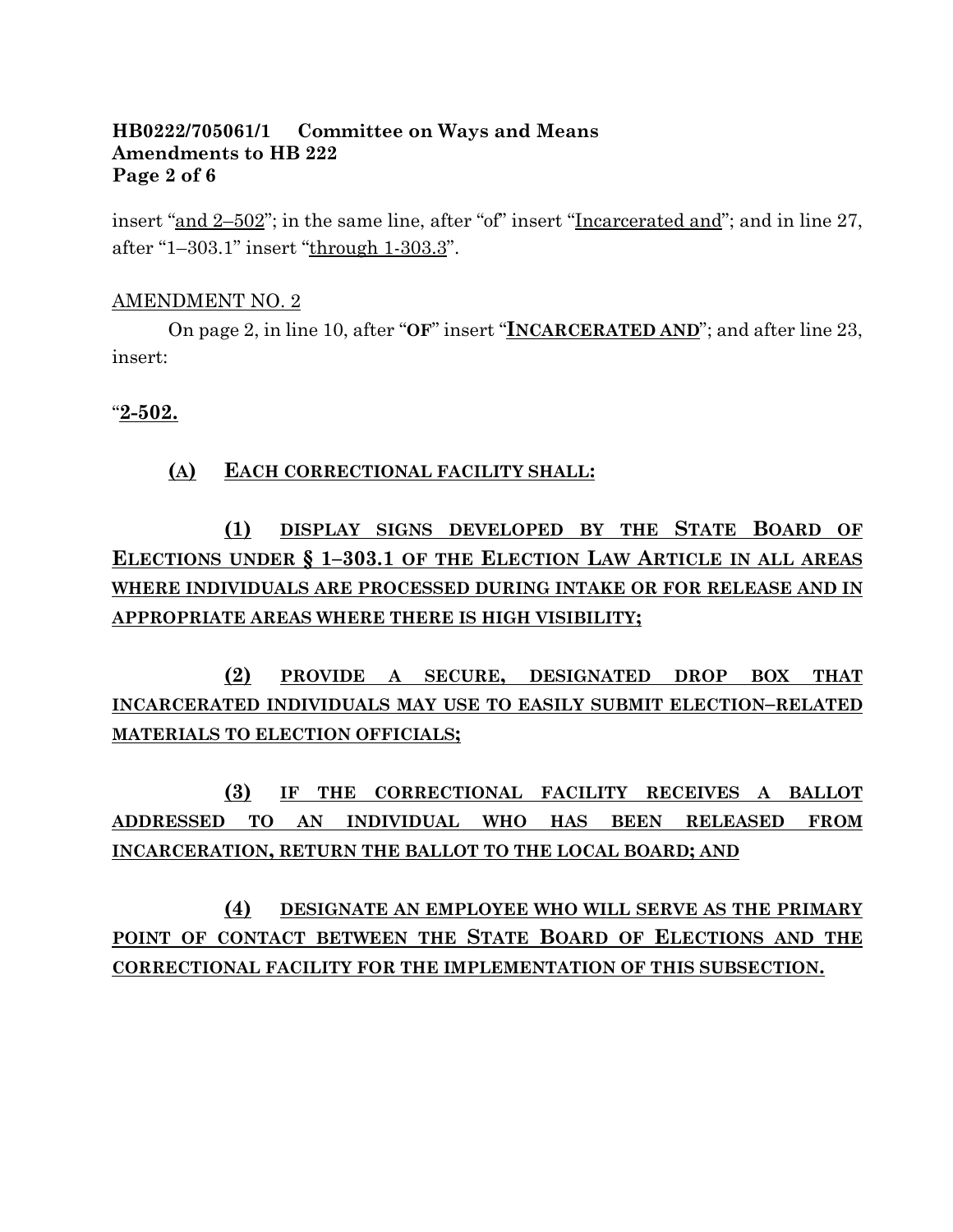### **HB0222/705061/1 Committee on Ways and Means Amendments to HB 222 Page 3 of 6**

# **(B) EACH CORRECTIONAL FACILITY SHALL COOPERATE FULLY WITH THE STATE BOARD OF ELECTIONS AND THE LOCAL BOARDS OF ELECTIONS IN IMPLEMENTING THIS SECTION.**".

On page 3, in line 10, after "**VOTERS**" insert "**AT LEAST TWICE DURING THE PERIOD BEGINNING**"; in line 11, strike "**AT LEAST**"; in the same line, strike "**30**" and substitute "**60**"; in line 12, after "**ELECTION**" insert "**AND ENDING ON THE DEADLINE TO REGISTER TO VOTE BEFORE EACH ELECTION**"; in line 17, strike the second "**AND**"; in line 20, after "**VOTERS**" insert "**; AND**

## **(5) PICK UP ON A REGULAR BASIS ELECTION–RELATED MATERIALS THAT HAVE BEEN PLACED IN A DROP BOX UNDER**  $\frac{6}{5}$  **2-502(A)(3) OF THE CORRECTIONAL SERVICES ARTICLE**";

in line 21, after "**(D)**" insert "**(1)**"; and after line 23, insert:

"**(2) NOTWITHSTANDING TITLE 4 OF THE GENERAL PROVISIONS ARTICLE, THE STATE BOARD OR A LOCAL BOARD MAY NOT BE REQUIRED TO DISCLOSE ANY IDENTIFYING INFORMATION CONCERNING AN INCARCERATED INDIVIDUAL THAT THE STATE BOARD OR A LOCAL BOARD OBTAINS FROM A CORRECTIONAL FACILITY FOR THE PURPOSE OF IMPLEMENTING THE PROGRAM UNDER THIS SECTION.**

## **(3) THE STATE BOARD SHALL ENGAGE NONPARTISAN COMMUNITY ORGANIZATIONS TO FACILITATE VOTING BY ELIGIBLE VOTERS.**".

On page 4, in line 7, strike "**AND**"; in line 9, after "**ARTICLE**" insert "**; AND**

### **(5) A DESCRIPTION OF ANY VIOLATIONS OF THIS SECTION OR VIOLATIONS OF TITLE 2, SUBTITLE 5 OF THE CORRECTIONAL SERVICES**

(Over)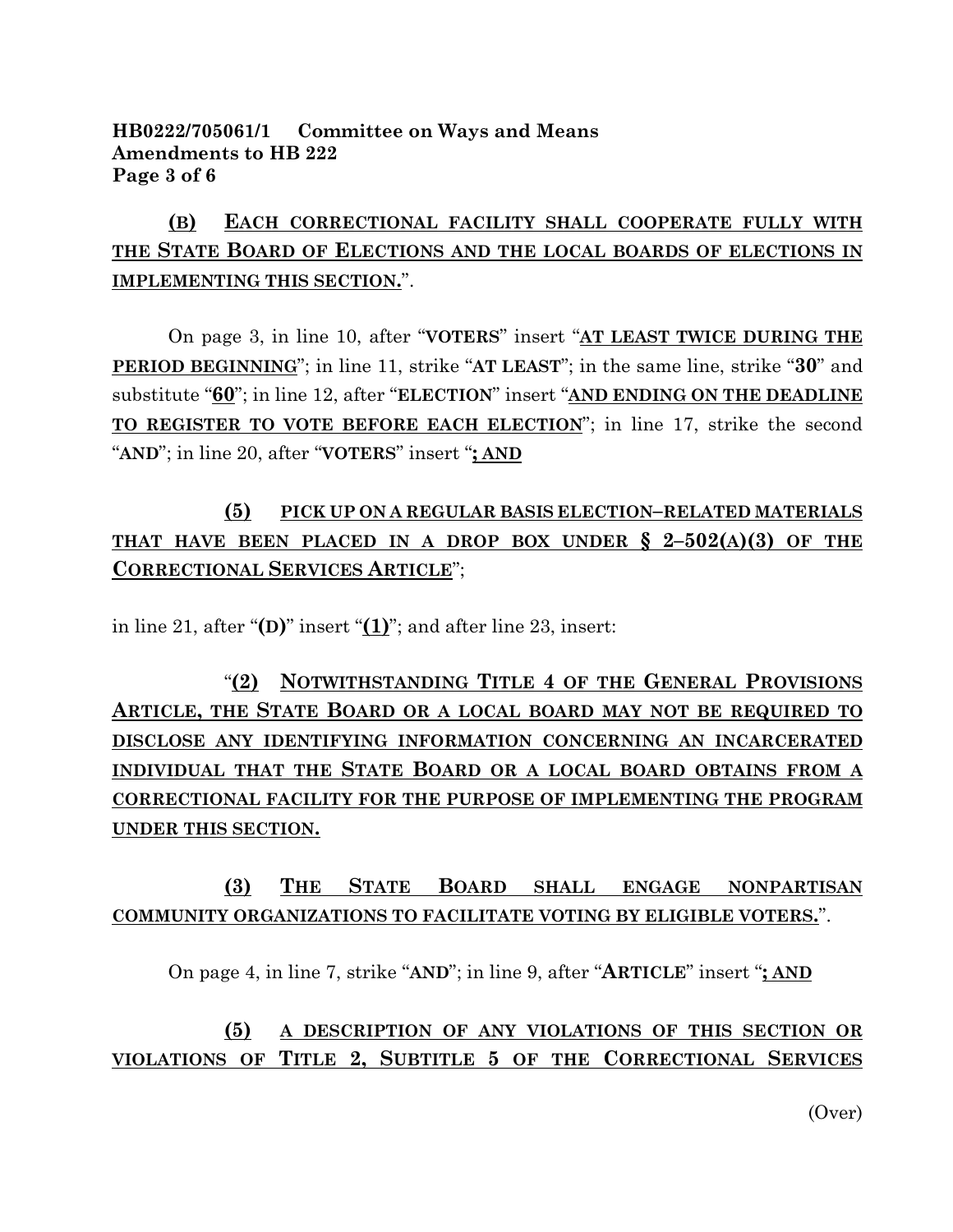### **HB0222/705061/1 Committee on Ways and Means Amendments to HB 222 Page 4 of 6**

**ARTICLE THAT WERE REPORTED BY THE VOTING RIGHTS OMBUDSMAN FOR INCARCERATED INDIVIDUALS UNDER § 1–303.2(F) OF THIS SUBTITLE**";

and after line 9, insert:

"**1-303.2.**

## **(A) IN THIS SECTION, "OMBUDSMAN" MEANS THE VOTING RIGHTS OMBUDSMAN FOR INCARCERATED INDIVIDUALS.**

**(B) THERE IS A VOTING RIGHTS OMBUDSMAN FOR INCARCERATED INDIVIDUALS.**

**(C) (1) THE STATE ADMINISTRATOR FOR THE STATE BOARD SHALL APPOINT THE OMBUDSMAN.**

**(2) THE OMBUDSMAN MAY BE REMOVED FROM OFFICE BY THE STATE ADMINISTRATOR AFTER A FINDING OF INCOMPETENCY OR OTHER GOOD CAUSE.**

**(D) THE OMBUDSMAN SHALL:**

**(1) OVERSEE THE IMPLEMENTATION OF §§ 1-303.1 AND 1-303.3 OF THIS SUBTITLE AND TITLE 2, SUBTITLE 5 OF THE CORRECTIONAL SERVICES ARTICLE; AND**

**(2) MAKE RECOMMENDATIONS TO THE STATE BOARD, THE DEPARTMENT OF PUBLIC SAFETY AND CORRECTIONAL SERVICES, AND CORRECTIONAL FACILITIES ON APPROPRIATE COMMUNITY ORGANIZATIONS AND**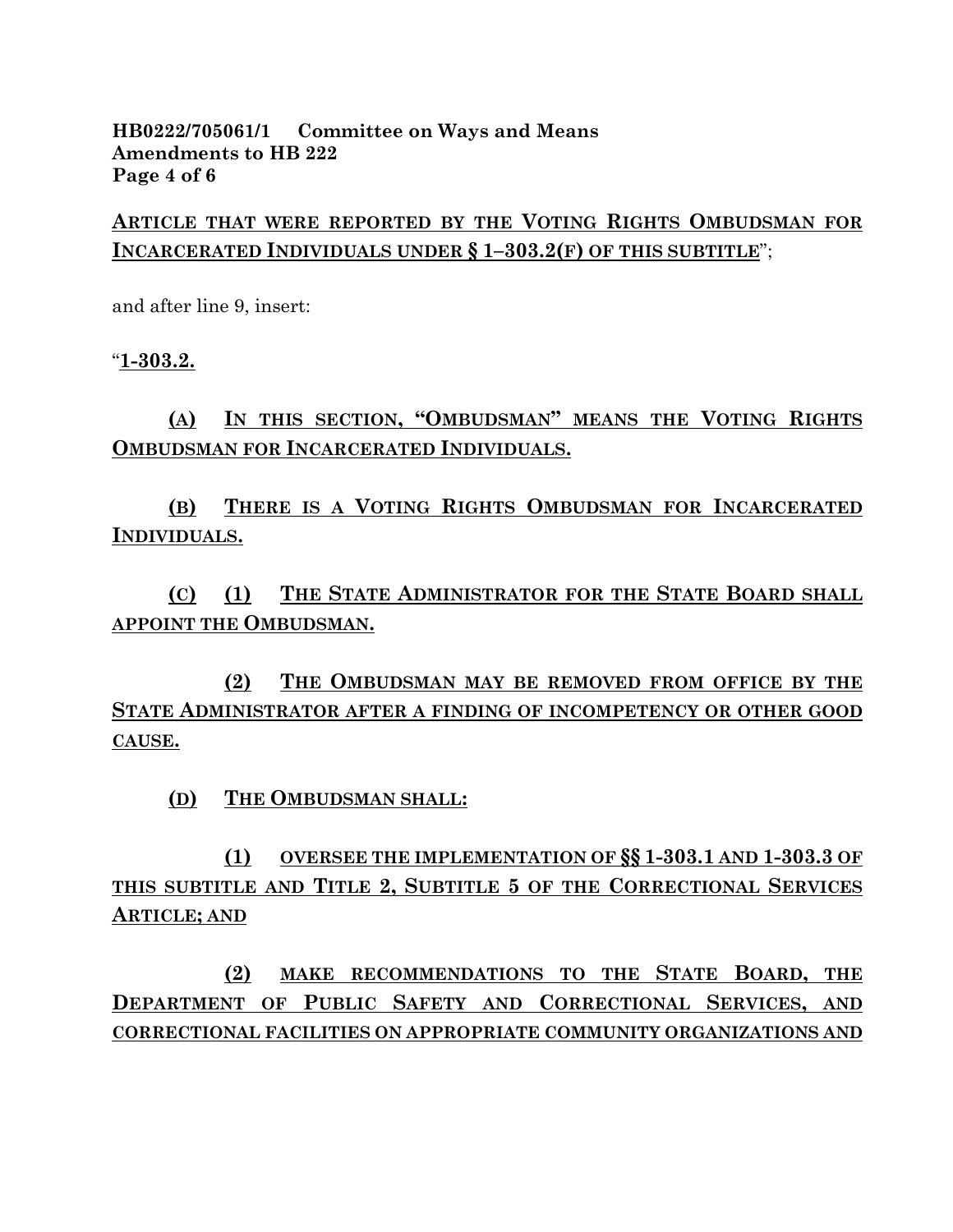**HB0222/705061/1 Committee on Ways and Means Amendments to HB 222 Page 5 of 6**

**PARTNERSHIPS TO ASSIST IN FACILITATING VOTING BY INCARCERATED INDIVIDUALS.**

**(E) (1) SUBJECT TO PARAGRAPHS (2) AND (3) OF THIS SUBSECTION, THE OMBUDSMAN MAY CONDUCT SCHEDULED VISITS TO CORRECTIONAL FACILITIES TO FACILITATE IMPLEMENTATION OF §§ 1-303.1 AND 1-303.3 OF THIS SUBTITLE AND TITLE 2, SUBTITLE 5 OF THE CORRECTIONAL SERVICES ARTICLE.**

**(2) THE DEPARTMENT OF PUBLIC SAFETY AND CORRECTIONAL SERVICES AND CORRECTIONAL FACILITIES MAY LIMIT ACCESS TO AREAS WITHIN CORRECTIONAL FACILITIES WHEN RESTRICTIONS ARE REQUIRED FOR THE SAFETY OF THE OMBUDSMAN OR FOR THE EFFICIENT FUNCTIONING OF THE CORRECTIONAL FACILITIES.**

**(3) THE OMBUDSMAN SHALL OBTAIN A SECURITY CLEARANCE IF REQUIRED AND COMPLY WITH ALL OTHER SECURITY REGULATIONS BEFORE GAINING ACCESS TO A CORRECTIONAL FACILITY.**

**(F) ON OR BEFORE JANUARY 1 EACH YEAR, THE OMBUDSMAN SHALL SUBMIT A WRITTEN REPORT TO THE STATE BOARD ON THE IMPLEMENTATION OF §§ 1-303.1 AND 1-303.3 OF THIS SUBTITLE AND TITLE 2, SUBTITLE 5 OF THE CORRECTIONAL SERVICES ARTICLE.**

**1–303.3.**

**(A) THE STATE BOARD SHALL PROVIDE A TOLL–FREE VOTER HOTLINE FOR INCARCERATED INDIVIDUALS TO RECEIVE INFORMATION ABOUT VOTING, REQUEST VOTING MATERIALS, AND REPORT VOTING RIGHTS VIOLATIONS.**

(Over)